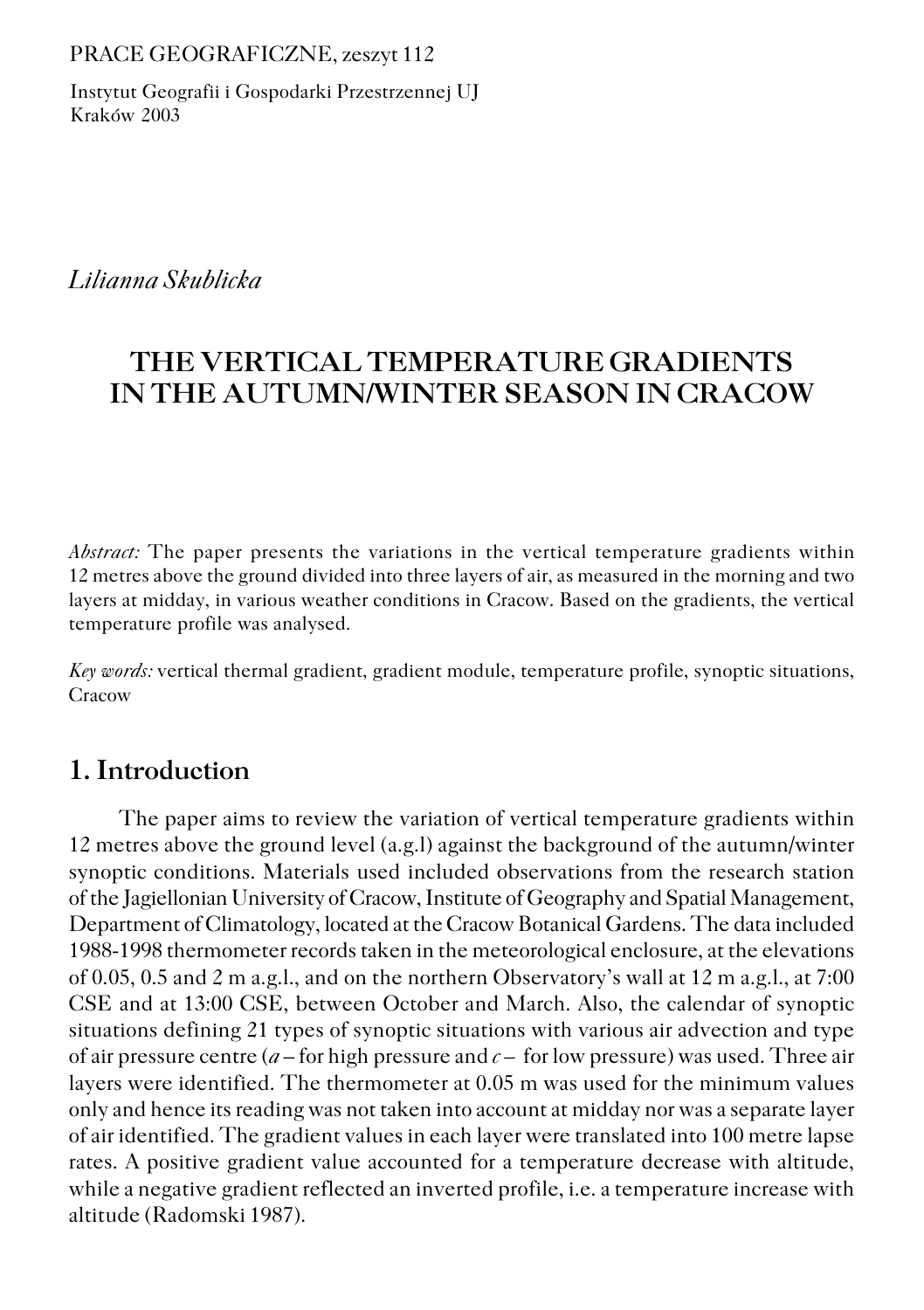### **2. Vertical diversification of temperature gradients in autumn/winter**

During the research period, Cracow experienced mostly anticyclonic situations (more than 60 per cent), and western anticyclonic situations Wa (more than 10 per cent). Equally as frequent were the western cyclonic situations Wc and a anticyclonic wedge Ka. The least frequent system was the central cyclonic situation Cc (ca. 0.5 per cent) (Fig. 1). This provided a synoptic background to the review of the diversity of the vertical air temperature pattern.

Vertical temperature gradient values change with altitude. Typically, they diminish with elevation above ground level (Bac et al. 1998). In a free atmosphere, the mean gradient is 0.65°C/100 m (Lewińska 1991). It is much higher next to the ground (Mattsson 1961).

The highest gradient values were recorded in air layer 1, closest to the ground, in the morning. In February, under an anticyclonic situation with an advection of air masses from the south (Sa) the gradient reached  $611.1\degree$ C/100 m (Fig. 6a). The lowest gradient values were recorded in layer 3. In November, at trough of low pressure (Bc), the morning gradient was  $0.1^{\circ}C/100$  m (Fig. 3a). The same value was observed in December under the anticyclonic situation with an advection of air masses from the north-west (NWa) around midday (Fig. 4b). The highest gradient values in the layer 2 were recorded at midday. In March, in a north−western cyclonic situation the gradient reached the value of  $226.7^{\circ}C/100$  m (Fig. 7b).

Comparing gradient values in cyclonic and anticyclonic situations against the air advection from the same direction in each layer (regardless of the +/− sign), higher values were observed in the anticyclonic situations at both times of the day. The greatest differences occurred in the morning in layer 1 during the air advection from the south; more than  $300^{\circ}C/100$  m (February) (Fig. 6a), and ca.  $250^{\circ}C/100$  m (January) (Fig. 5a).



Fig. 1. The frequency of occurrence of different types of synoptic situations during the autumn/winter season in Cracow (1988−1998)

Ryc. 1. Częstość występowania określonych typów sytuacji synoptycznych w Krakowie w sezonie jesienno−zimowym w latach 1988−1998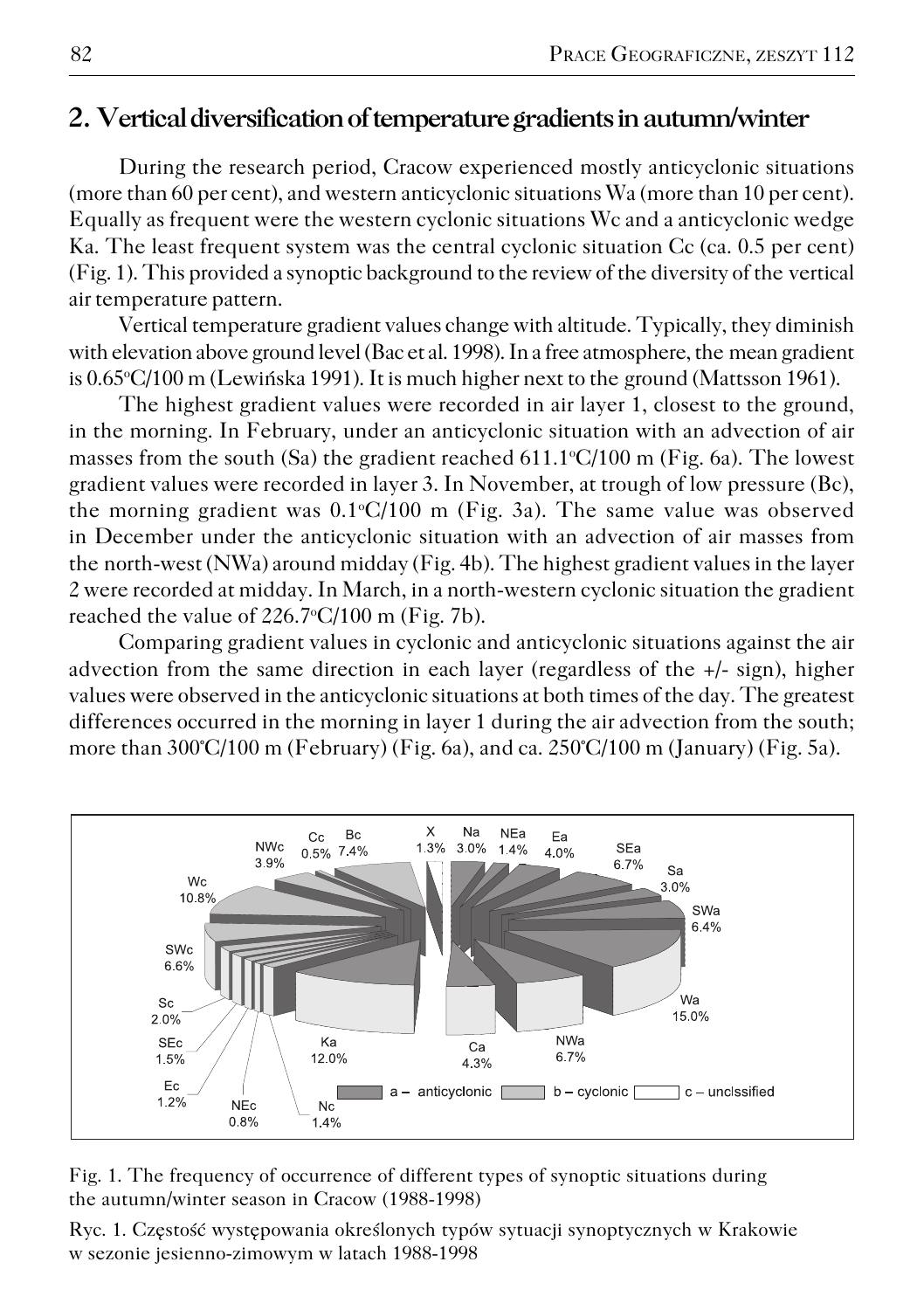The greatest differences between the gradient modules, in excess of  $60^{\circ}C/100$  m between the air layers, occurred in the morning under the cyclonic and anticyclonic south−western situations (SWc and SWa), the western cyclonic (Wc) and western anticyclonic (Wa) situations, north−western cyclonic (NWc) and anticyclonic (NWa) situations, and the southern cyclonic (Sc) situations. In the latter situation (Sc), the differences were higher at midday. The single greatest difference of 569.4°C/100 m between layers 1 and 2 was recorded under the SWa situation in February (Fig. 6a). Some months produced relatively large differences in the Na and Nc as well as NEa and NEc situations (e.g. in November at Nc situation there was 136.7°C/100 m (Fig. 3b)). Atthe midday measurement, however, the differences grew even larger; in a central anticyclonic situation  $(Ca)$  and the anticyclonic wedge  $(Ka)$  (and at relatively high gradient values) the differences were greater than in the central cyclonic situation (Cc) and the trough of low pressure (Bc) (for the latter the recorded gradient was  $70^{\circ}$ C/100 m in December) (Fig. 4b). Similar gradient values at both measurement times were recorded in eastern and south eastern cyclonic and anticyclonic situations (Ea, Ec, SEa and SEc). In October, the difference recorded at 7:00 CSE between layers 1 and 2 was the mere 1.8<sup>o</sup>C/100 m (Fig. 2a). Therefore, it can be concluded that the gradient value differences between air layers depended on the direction of air masses advection rather than the pressure pattern.

#### **3. Temperature profiles**

The basic temperature patterns, i.e. insolation, inversion and isothermal types were defined using the +/− denominator of the vertical temperature gradient in the selected air layers. The project looked at the occurrence of those types across the whole vertical profile at the same time.

In the morning of all autumn/winter months, the inversion events were caused by such pressure patterns as the trough of low pressure (Bc) and the anticyclonic wedge (Ka), as well as both cyclonic and anticyclonic situations with southern or western advection (Fig. 2a−7a, 8). At midday, this pattern occurred only in December, under the SEc situation (Fig. 4b) and in February, under the Sc situation (Fig. 6b). This was not affected by the fact that in the layer 3 inversions lasted until midday during most of the synoptic situations as a result of the location of the "12 m" measurement point on a northern wall of the building, which had a warming effect on the thermometer indication. (In October, however, the temperature measured there tended to be lower than in the meteorological enclosure readouts because of the shade cast by the building (Trepińska, Matuszko 1994) (Fig. 2b)).

In the morning, there were no events of the insolation type pattern across the profile. This type occurred only in October in layers 2 and 3 at the Na and NEa situations, as well as at the NWc situation (Fig. 2a). At midday, the insolation pattern occurred in the anticyclonic and cyclonic situations with the northern (NEa, NWa, Nc and Na) southern (SEa, SWa, SWc, Sa) and western (Wc) advection, and under central cyclonic and anticyclonic situations (Ca and Cc), as well as the anticyclonic wedge (Ka) and the trough of low pressure (Bc) (Fig. 2b-7b, 9). In all those situations, apart from the northern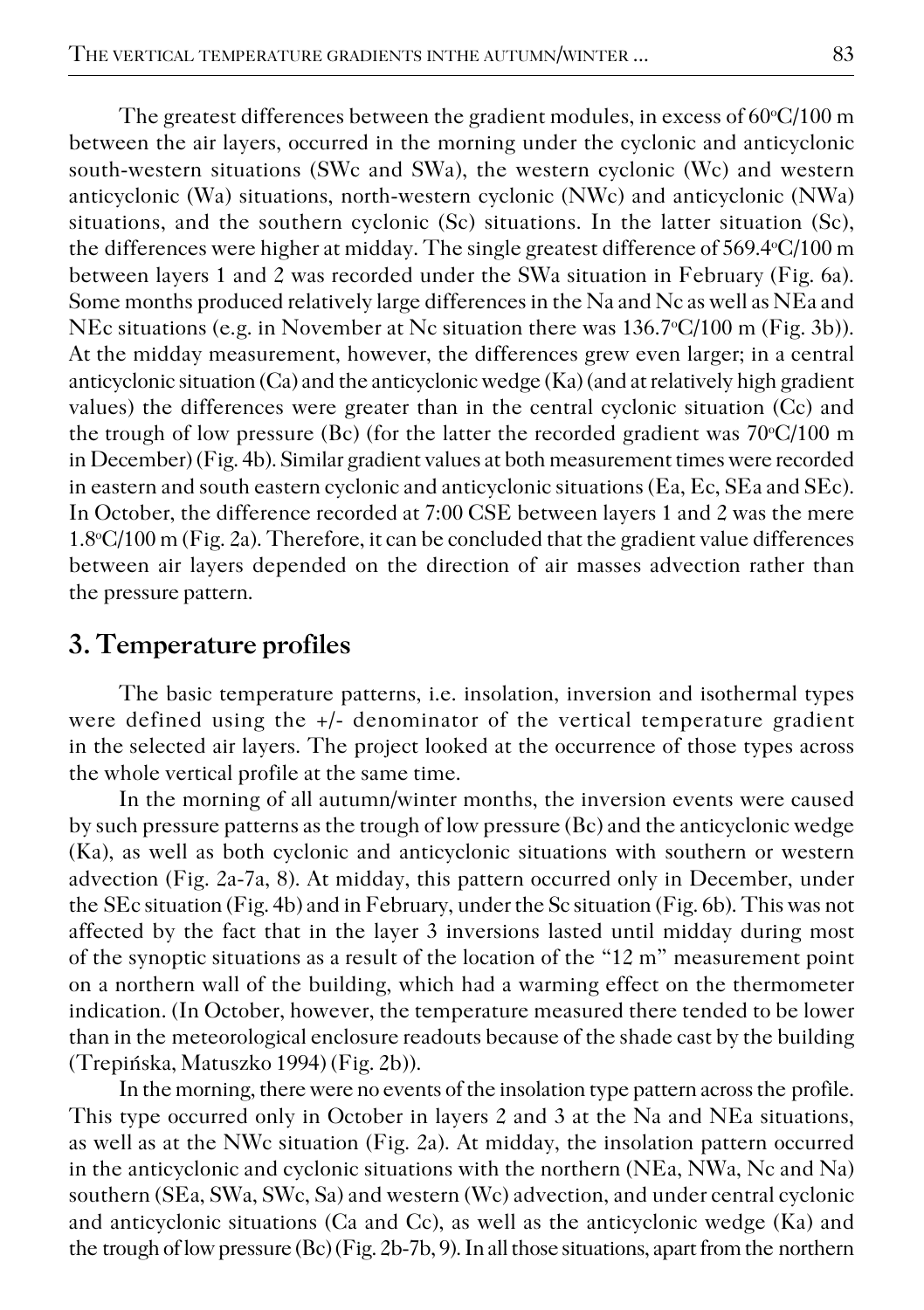

Fig. 2. The vertical temperature gradients ( $\degree$ C/100 m) in October in air layers: 1. (0.05-0.5), 2. (0.5−2) and 3. (2−12 m a. g. l.) at a) 7 a.m. and b) 1 p.m. CET in various types of synoptic situations in Cracow (1988−1998)

Ryc. 2. Pionowe gradienty termiczne w °C/100 m w październiku w warstwach: 1. (0,05-0.,5), 2. (0,5 −2) i 3. (2−12) m n.p.g. o godzinie 7.00 CSE (a) i 13 CSE (b), przy różnych typach sytuacji synoptycznej w Krakowie w latach 1988−1998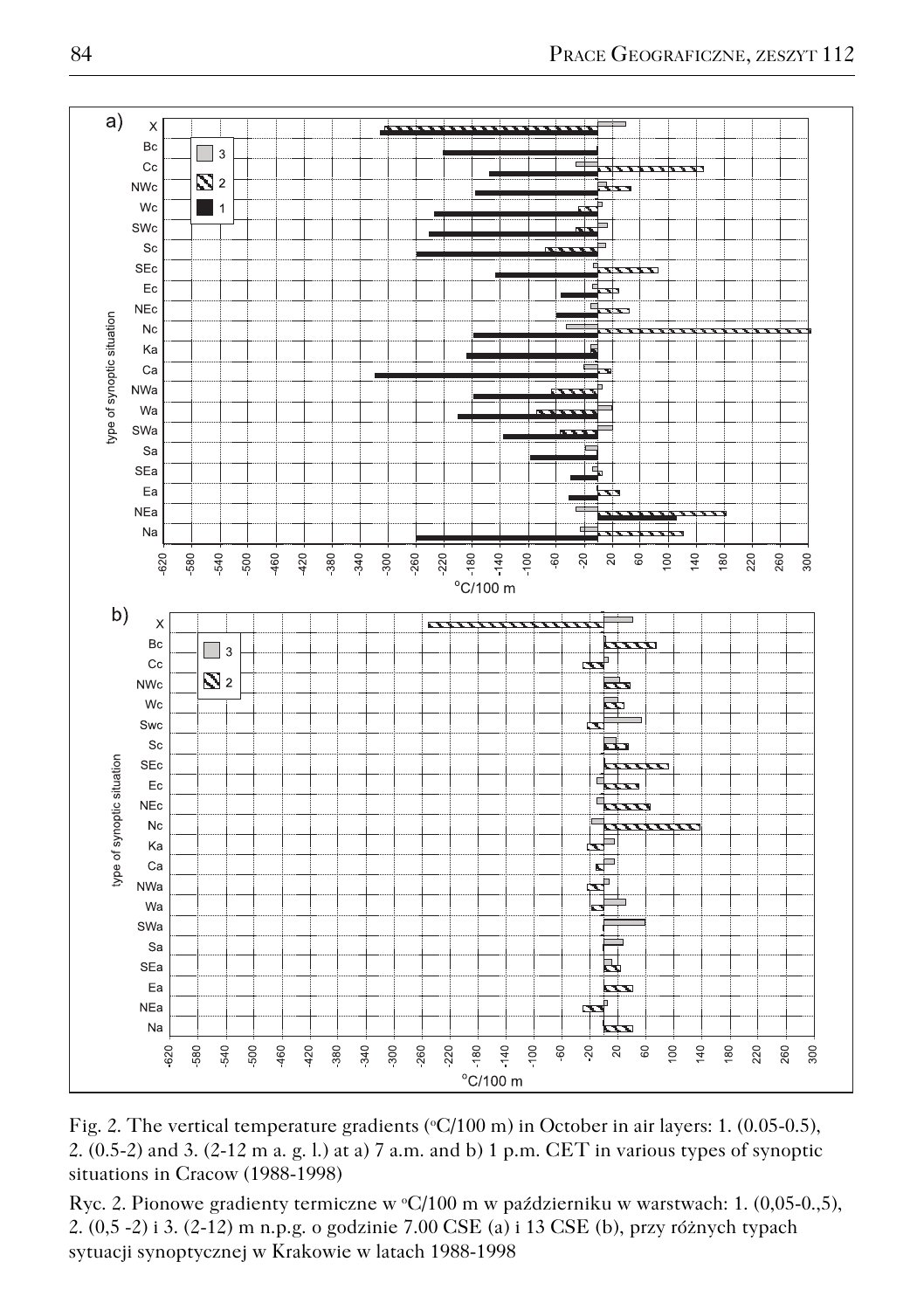

Fig. 3. The vertical temperature gradients (°C/100 m) in November in air layers: 1. (0.05−0.5), 2. (0.5−2) and 3. (2−12 m a. g. l.) at a) 7 a.m. and b) 1 p.m. CET in various types of synoptic situations in Cracow (1988−1998)

Ryc. 3. Pionowe gradienty termiczne w  $C/100$  m w listopadzie w warstwach 1. (0,05-0,5), 2. (0,5 −2) i 3. (2 −12) m n.p.g. o godzinie 7.00 CSE (a) i 13 CSE (b), przy różnych typach sytuacji synoptycznej w Krakowie w latach 1988 −1998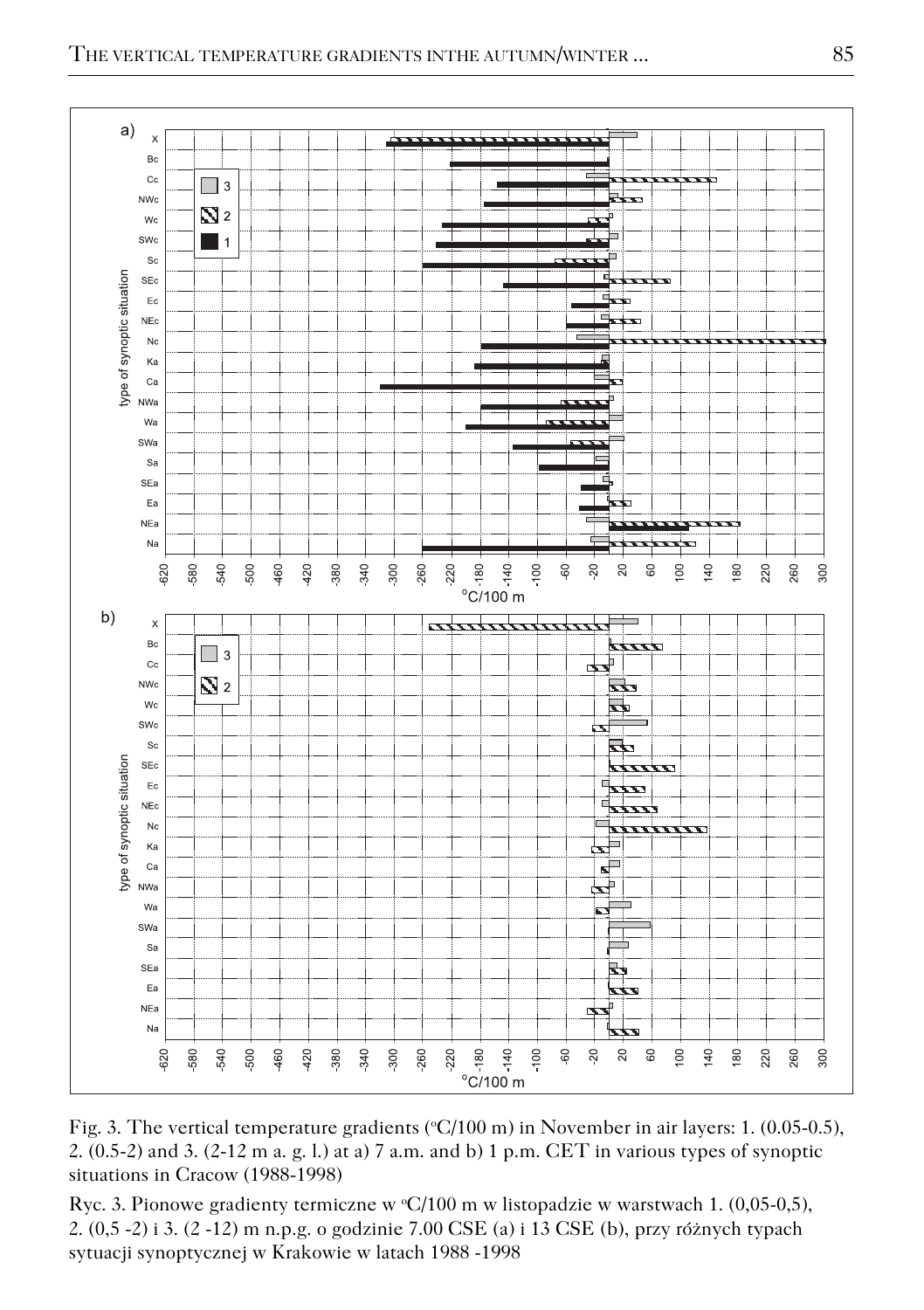

Fig. 4. The vertical temperature gradients (°C/100 m) in December in air layers: 1. (0.05−0.5), 2. (0.5−2) and 3. (2 −12 m a. g. l.) at a) 7 a.m. and b) 1 p.m. CET in various types of synoptic situations in Cracow (1988−1998)

Ryc. 4. Pionowe gradienty termiczne w °C/100 m w grudniu w warstwach 1. (0,05-0,5), 2. (0,5− 2) i 3. (2 −12) m n.p.g. o godzinie 7.00 CSE (a) i 13 CSE (b), przy różnych typach sytuacji synoptycznej w Krakowie w latach 1988−1998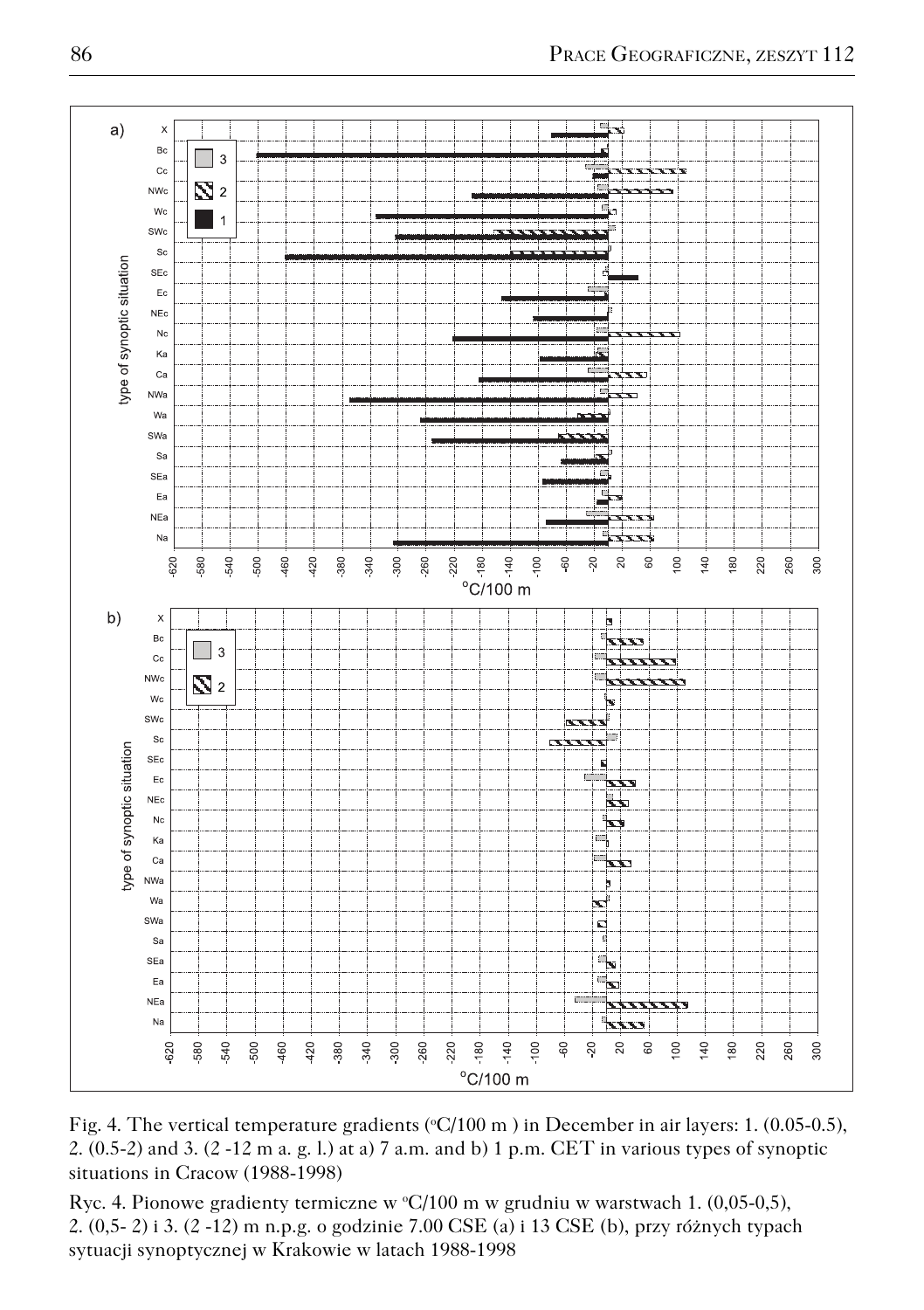

Fig. 5. The vertical temperature gradients (°C/100 m) in January in air layers: 1. (0.05-0.5), 2. (0.5−2) and 3. (2−12 m a. g. l.) at a) 7 a.m. and b) 1 p.m. CET in various types of synoptic situations in Cracow (1988 − 1998)

Ryc. 5. Pionowe gradienty termiczne w °C/100 m w styczniu w warstwach 1. (0,05-0,5), 2. (0,5 −2) i 3. (2 −12) m n.p.g.o godzinie 7.00 CSE (a) i 13 CSE (b), przy różnych typach sytuacji synoptycznej w Krakowie w latach 1988−1998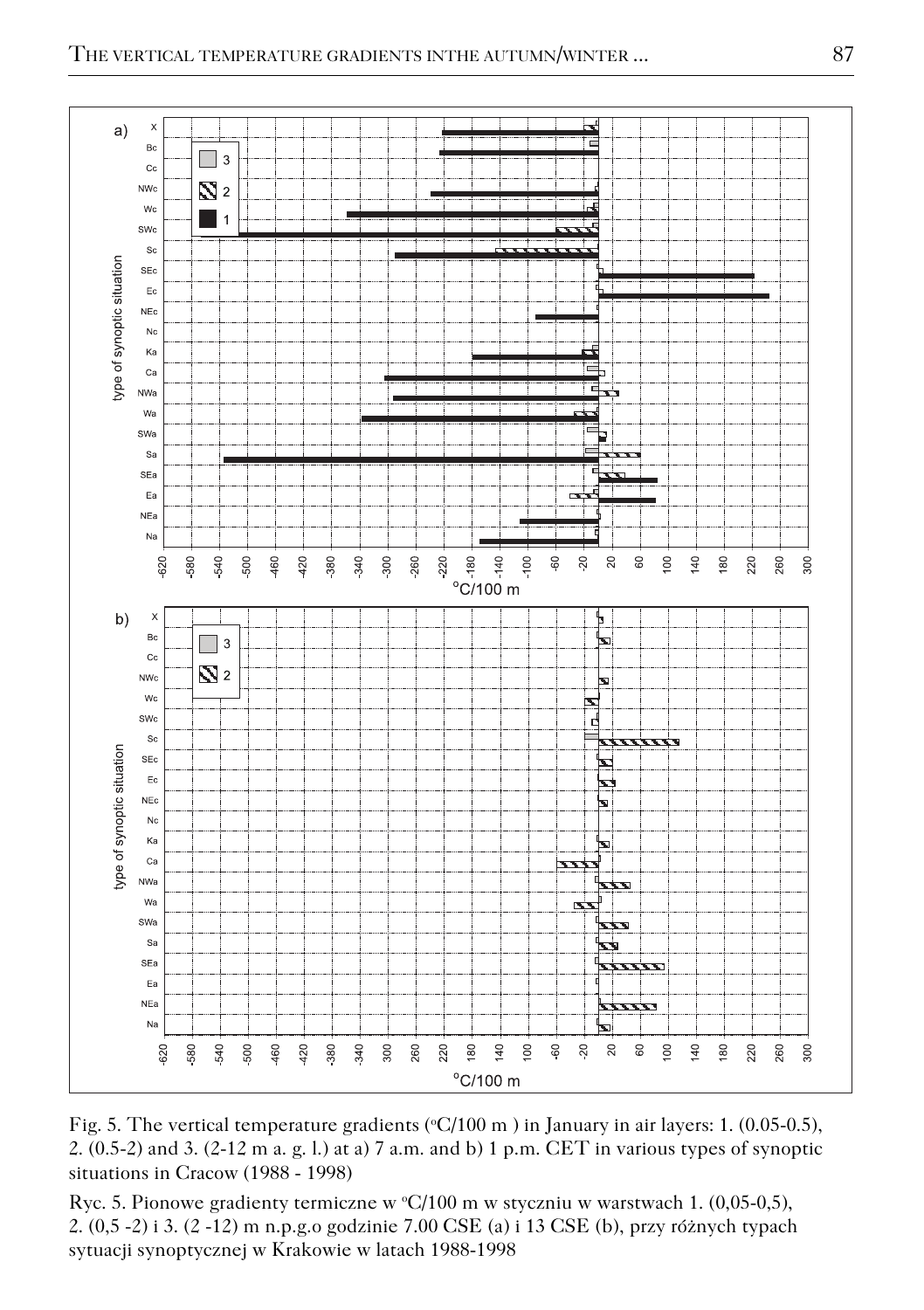

Fig. 6. The vertical temperature gradients (°C/100 m) in February in air layers: 1. (0.05-0.5), 2. (0.5−2) and 3. (2 −12 m a. g. l.) at a) 7 a.m. and b) 1 p.m. CET in various types of synoptic situations in Cracow (1988−1998)

Ryc. 6. Pionowe gradienty termiczne w °C/100 m w lutym w warstwach 1. (0,05 -0,5), 2. (0,5− 2) i 3. (2 −12) m n.p.g. o godzinie 7.00 CSE (a) i 13 CSE (b), przy różnych typach sytuacji synoptycznej w Krakowie w latach 1988−1998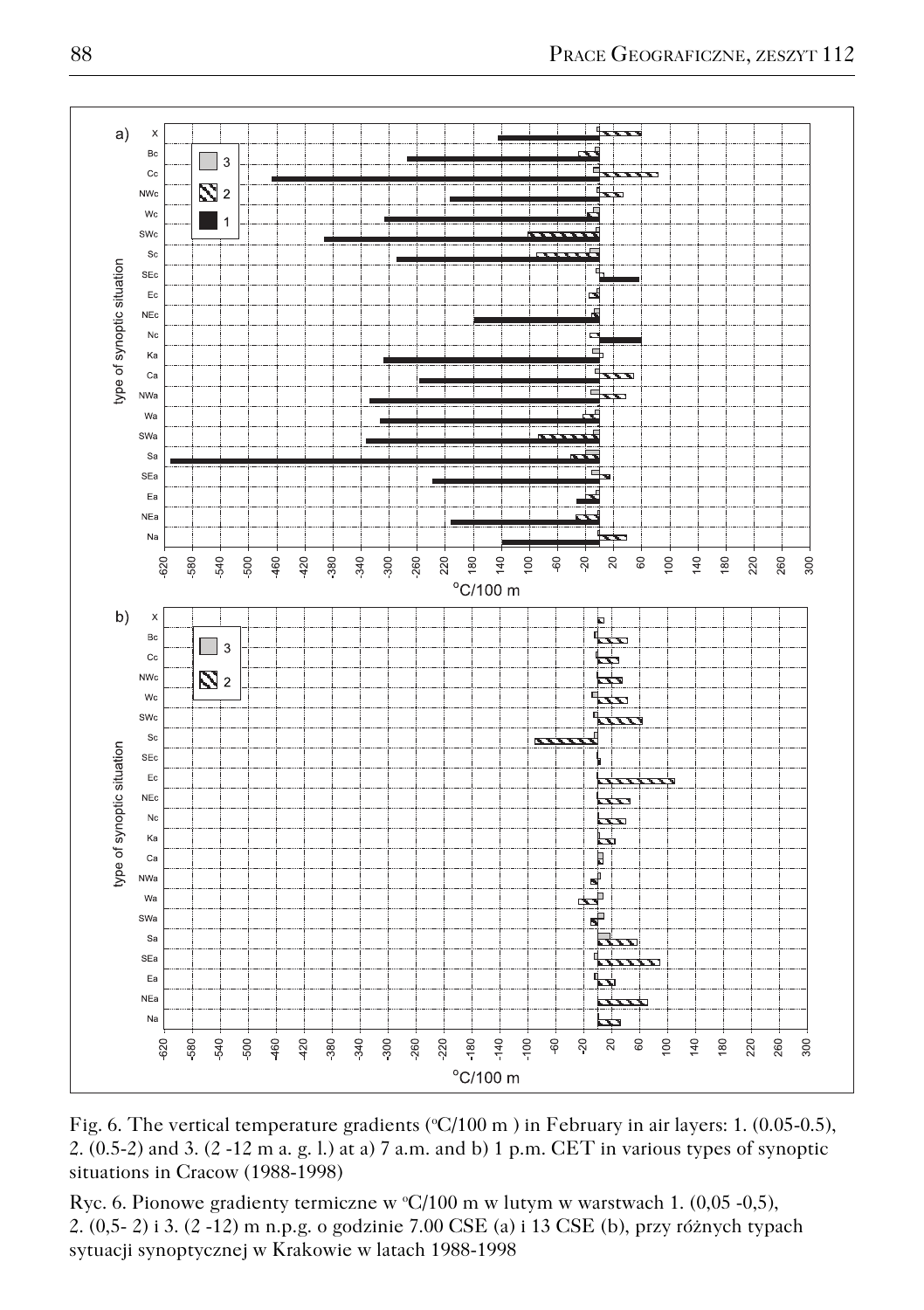

Fig. 7. The vertical temperature gradients (°C/100 m) in March in air layers: 1. (0.05-0.5), 2. (0.5−2) and 3. (2 −12 m a. g. l.) at a) 7 a.m. and b) 1 p.m. CET in various types of synoptic situations in Cracow (1988−1998)

Ryc. 7. Pionowe gradienty termiczne w °C/100 m w marcu w warstwach 1. (0,05-0,5), 2. (0,5-2) i 3. (2−12) m n.p.g. o godzinie 7.00 CSE (a) i 13 CSE (b), przy różnych typach sytuacji synoptycznej w Krakowie w latach 1988−1998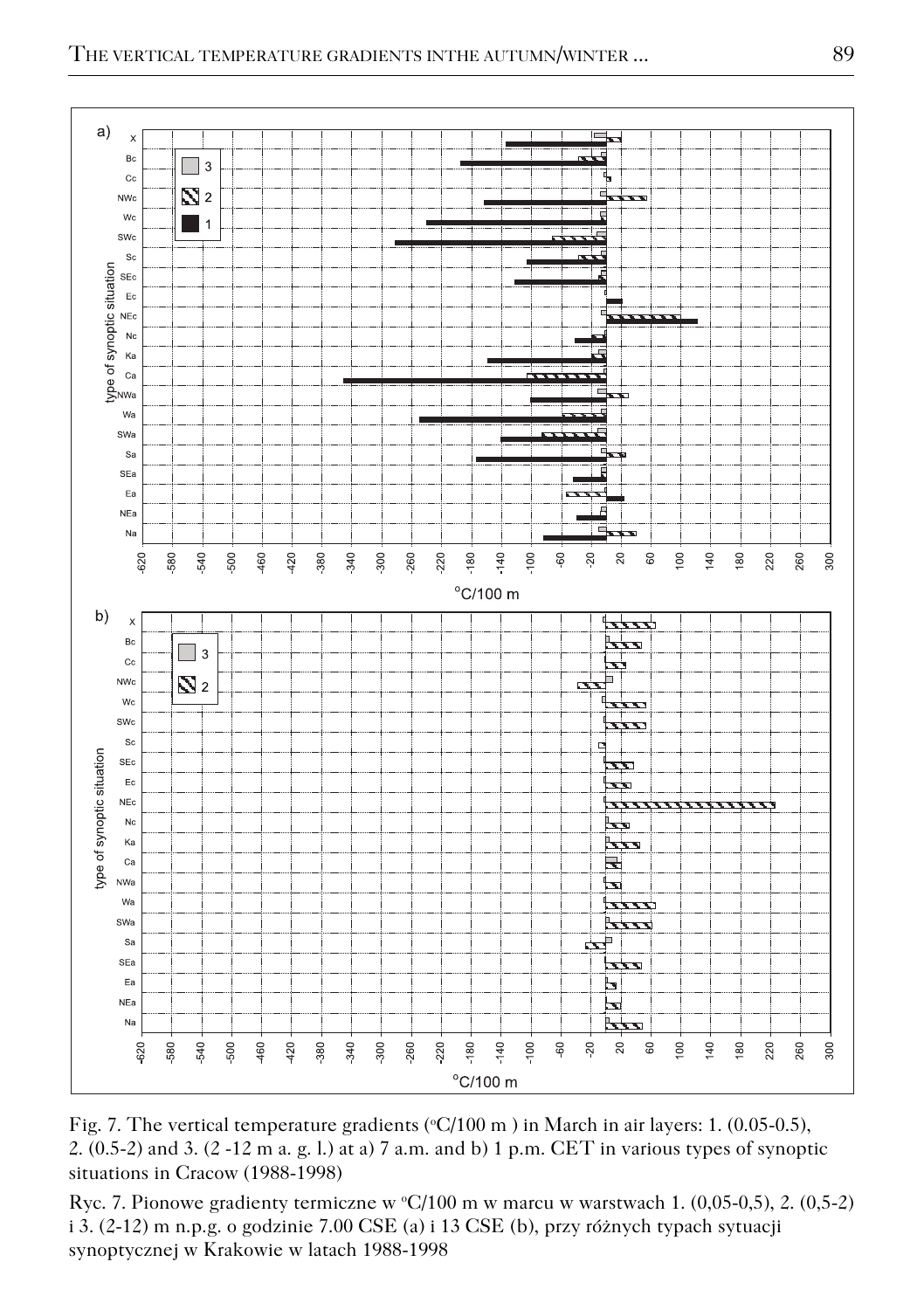

Fig. 8. Examples of inversion temperature profiles at 7 a.m. CET<br>
during the autumn/winter season in Cracow (1988-1998)<br>
Ryc. 8. Wybrane inwersyjne profile termiczne o godz, 7 CSE<br>
Ryc. 9. Wybrane insolacyjne profile term

90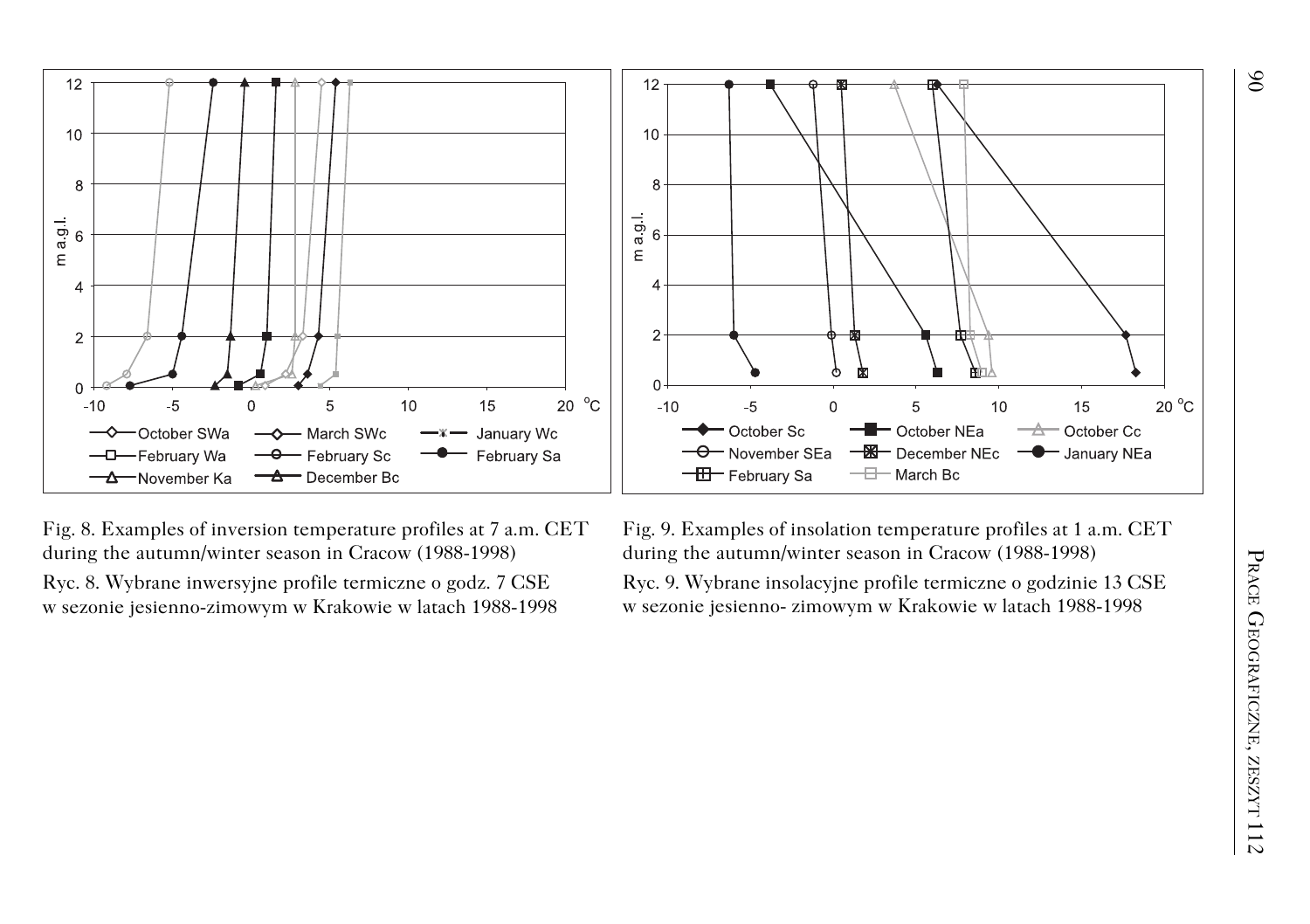advection the profile represented the inversion pattern in the morning. This would indicate that in those situations inversion disappeared by midday and could be explained by the quick warming up of the ground and the air above it.

Cases of the isothermal pattern were few. It never occurred across the whole profile, but just in individual layers. In the morning, it occurred under the Ec situation in layer 1 (February) (Fig. 6a) and in layer 2 (March) (Fig. 7a); under the NEc situation in layer 2 (October) (Fig. 2a); and in a central cyclonic situation (Cc) in layer 1 (October) (Fig. 2a) and (March) (Fig. 7a). At midday, the occurrence was limited to anticyclonic situations, i.e. Ea (January), SEa and Sa (December) (Fig. 4b).

### **4. Conclusions**

The study aimed to identify a relationship linking the thermal stratification of the lowest air layers with the synoptic conditions during autumn/winter in Cracow.

A clear relationship was found between the type of the synoptic situation and thevalue of the vertical temperature gradient. The greatest value of the gradient was recorded in layer 1 in February at 611.1°C/100 m under a Sa situation, while the smallest value occurred in layer 3 in November at  $0.1\degree\text{C}/100$  m under a Bc situation. The gradient depended on the pressure pattern, with anticyclonic situations producing greater gradient values than the cyclonic situations, at similar direction of air masses advection. Under the southern advection in February (morning, layer 1) it exceeded  $300^{\circ}C/100$  m. However, it was the advection rather than the synoptic pressure pattern that was crucial for the difference between the gradients in the selected air layers. The greatest differences (over  $60^{\circ}C/100$ m) were measured in the morning at cyclonic and anticyclonic situations with the advection of air masses from south−west, west and north−west , and at midday with northern and north−eastern advection. Much smaller differences occurred in the cyclonic and anticyclonic situations with the advection of air masses from east and south−east.

In the morning, inversion events across the investigated profile occurred in both cyclonic and anticyclonic situations with southern and western advection. At midday, the inversion events were recorded only at SEc situation (December) and at Sc situation (February).

Most of the cases of the insolation pattern profile occurred at midday at anticyclonic and cyclonic situations with advection from the northern, southern and western sectors, as well as in central cyclonic and anticyclonic situations.

#### **References**

Bac S., Koźmiński C., Rojek M., 1998, *Agrometeorologia*, PWN, Warszawa.

Lewińska J., 1991, *Klimat miasta*, *Vademecum urbanisty*, Wyd. Secesja, Kraków.

Mattsson J. O., 1961, *Microclimatic observations in cultivated crops*, Lund Studies in Geography, Seria. A., Physical Geography, 16.